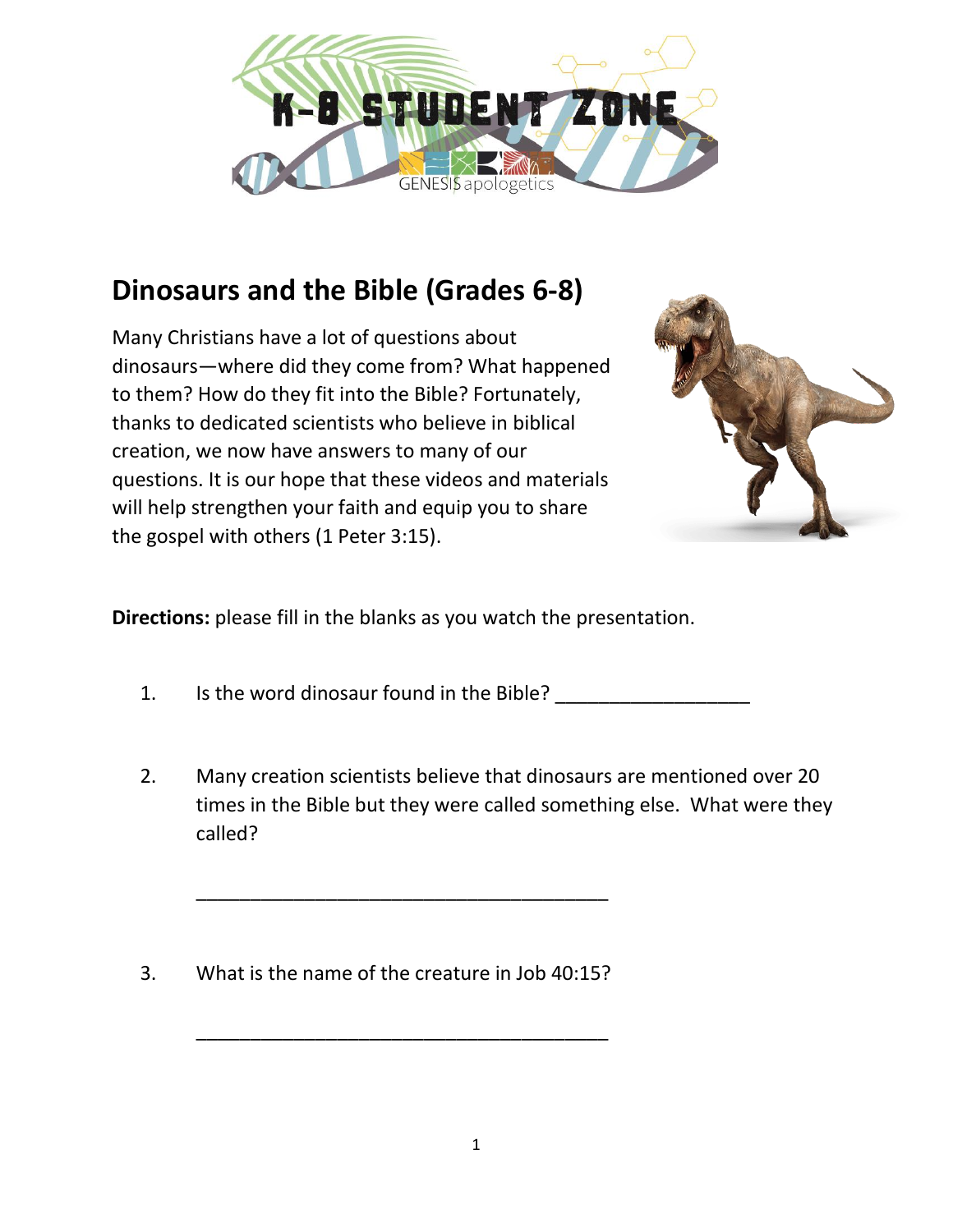4. How do we know that this creature was not a hippo or an elephant? (Hint - look up Job 40:17)

\_\_\_\_\_\_\_\_\_\_\_\_\_\_\_\_\_\_\_\_\_\_\_\_\_\_\_\_\_\_\_\_\_\_\_\_\_\_\_\_\_\_\_\_\_\_\_\_\_\_\_\_\_\_\_\_\_\_\_

\_\_\_\_\_\_\_\_\_\_\_\_\_\_\_\_\_\_\_\_\_\_\_\_\_\_\_\_\_\_\_\_\_\_\_\_\_\_\_\_\_\_\_\_\_\_\_\_\_\_\_\_\_\_\_\_\_\_\_

\_\_\_\_\_\_\_\_\_\_\_\_\_\_\_\_\_\_\_\_\_\_\_\_\_\_\_\_\_\_\_\_\_\_\_\_\_\_\_\_\_\_\_\_\_\_\_\_\_\_\_\_\_\_\_\_\_\_\_

\_\_\_\_\_\_\_\_\_\_\_\_\_\_\_\_\_\_\_\_\_\_\_\_\_\_\_\_\_\_\_\_\_\_\_\_\_\_\_\_\_\_\_\_\_\_\_\_\_\_\_\_\_\_\_\_\_\_\_

\_\_\_\_\_\_\_\_\_\_\_\_\_\_\_\_\_\_\_\_\_\_\_\_\_\_\_\_\_\_\_\_\_\_\_\_\_\_\_\_\_\_\_\_\_\_\_\_\_\_\_\_\_\_\_\_\_\_\_

\_\_\_\_\_\_\_\_\_\_\_\_\_\_\_\_\_\_\_\_\_\_\_\_\_\_\_\_\_\_\_\_\_\_\_\_\_\_\_\_\_\_\_\_\_\_\_\_\_\_\_\_\_\_\_\_\_\_\_

\_\_\_\_\_\_\_\_\_\_\_\_\_\_\_\_\_\_\_\_\_\_\_\_\_\_\_\_\_\_\_\_\_\_\_\_\_\_\_\_\_\_\_\_\_\_\_\_\_\_\_\_\_\_\_\_\_\_\_

\_\_\_\_\_\_\_\_\_\_\_\_\_\_\_\_\_\_\_\_\_\_\_\_\_\_\_\_\_\_\_\_\_\_\_\_\_\_\_\_\_\_\_\_\_\_\_\_\_\_\_\_\_\_\_\_\_\_\_

- 5. What killed most of the dinosaurs? The manufacturer of the dinosaurs of the dinosaurs of the manufacturer of the manufacturer of the manufacturer of the manufacturer of the manufacturer of the manufacturer of the manufa
- 6. Approximately how big was Noah's Ark? (circle one)
	- a) 100 feet long by 100 feet wide by 100 feet high
	- b) 450 feet long by 75 feet wide by 45 feet high
	- c) We don't have a clue
- 7. How did Noah fit the dinosaurs on the Ark?

8. There are many historical references and clues that man lived with the dinosaurs. How many can you name?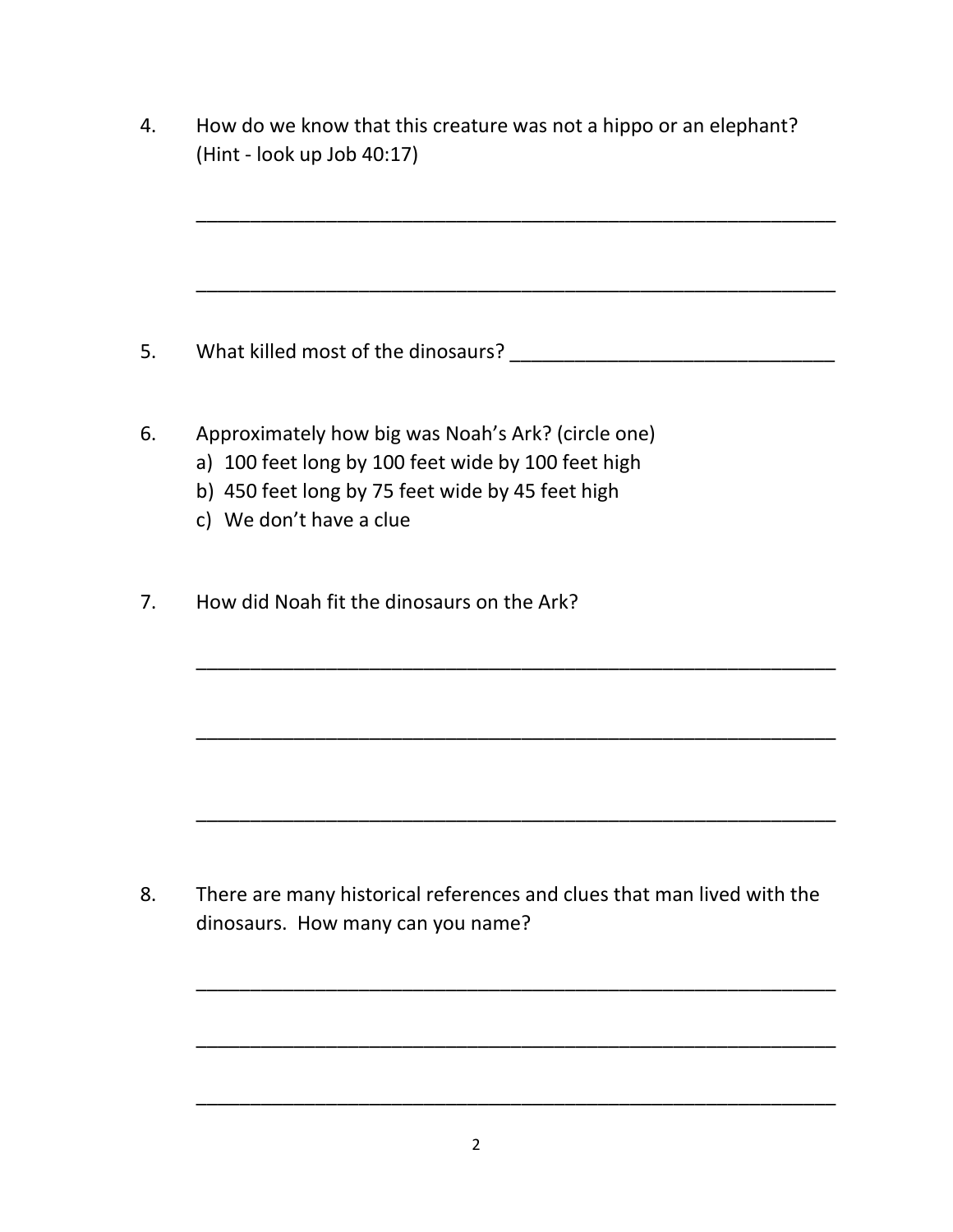9. What is the best evidence that dinosaurs did not live millions of years ago?

\_\_\_\_\_\_\_\_\_\_\_\_\_\_\_\_\_\_\_\_\_\_\_\_\_\_\_\_\_\_\_\_\_\_\_\_\_\_\_\_\_\_\_\_\_\_\_\_\_\_\_\_\_\_\_\_\_\_\_

10. For discussion. Your friends ask you what you think about dinosaurs. What do you tell them?

## **Is the Word "Dinosaur" Mentioned in the Bible?**

Although the word "dinosaur" is not in the Bible, the Hebrew word commonly translated "dragon" in the King James Version (Hebrew: tan, tannin, tannim, tannoth) appears in the Old Testament over 20 times. Some experts believe that these "dragons" were actually what we now call dinosaurs. Remember the word "dinosaur" was not invented until after the King James Version was written. Finally, don't forget about Behemoth and Leviathan in Job 40 and Job 41. The verses listed below are from the King James Version of the Bible:

- 1. Deuteronomy 32:33 "Their wine is the poison of dragons, and the cruel venom of asps."
- 2. Nehemiah 2:13 "And I went out by night by the gate of the valley, even before the dragon well, and to the dung port, and viewed the walls of Jerusalem, "which were broken down, and the gates thereof were consumed with fire."
- 3. Job 30:29 "I am a brother to dragons, and a companion to owls."
- 4. Psalm 44:19 "Though thou hast sore broken us in the place of dragons, and covered us with the shadow of death."
- 5. Psalm 74:13 "Thou didst divide the sea by thy strength: thou brakest the heads of the dragons in the waters."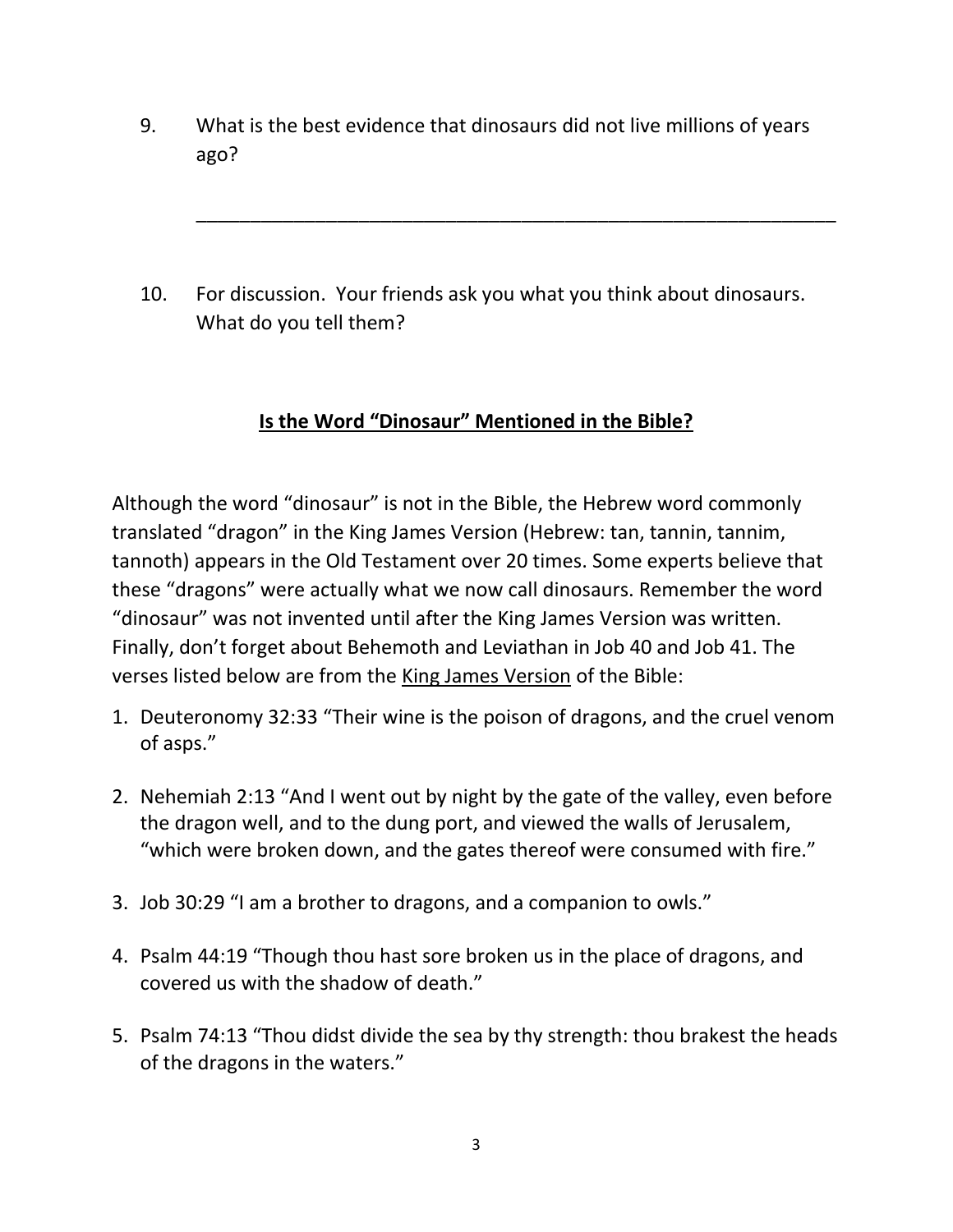- 6. Psalm 91:13 "Thou shalt tread upon the lion and adder: the young lion and the dragons shalt thou trample under feet."
- 7. Psalm 148:7 "Praise the LORD from the earth, ye dragons, and all deeps:"
- 8. Isaiah 13:22 "And the wild beasts of the islands shall cry in their desolate houses, and dragons in their pleasant palaces: and her time is near to come, and her days shall not be prolonged."
- 9. Isaiah 27:1 "In that day the LORD with his sore and great and strong sword shall punish leviathan the piercing serpent, even leviathan that crooked serpent; and he shall slay the dragon that is in the sea."
- 10.Isaiah 34:13 "And thorns shall come up in her palaces, nettles and brambles in the fortresses thereof: and it shall be a habitation of dragons, and a court for owls."
- 11.Isaiah 35:7 "And the parched ground shall become a pool, and the thirsty land springs of water: in the habitation of dragons, where each lay, shall be grass with reeds and rushes."
- 12.Isaiah 43:20 "The beast of the field shall honour me, the dragons and the owls: because I give waters in the wilderness, and rivers in the desert, to give drink to my people, my chosen."
- 13.Isaiah 51:9 "Awake, awake, put on strength, O arm of the LORD; awake, as in the ancient days, in the generations of old. Art thou not it that hath cut Rahab, and wounded the dragon?
- 14.Jeremiah 9:11 "And I will make Jerusalem heaps, and a den of dragons; and I will make the cities of Judah desolate, without an inhabitant."
- 15.Jeremiah 10:22 "Behold, the noise of the bruit is come, and a great commotion out of the north country, to make the cities of Judah desolate, and a den of dragons."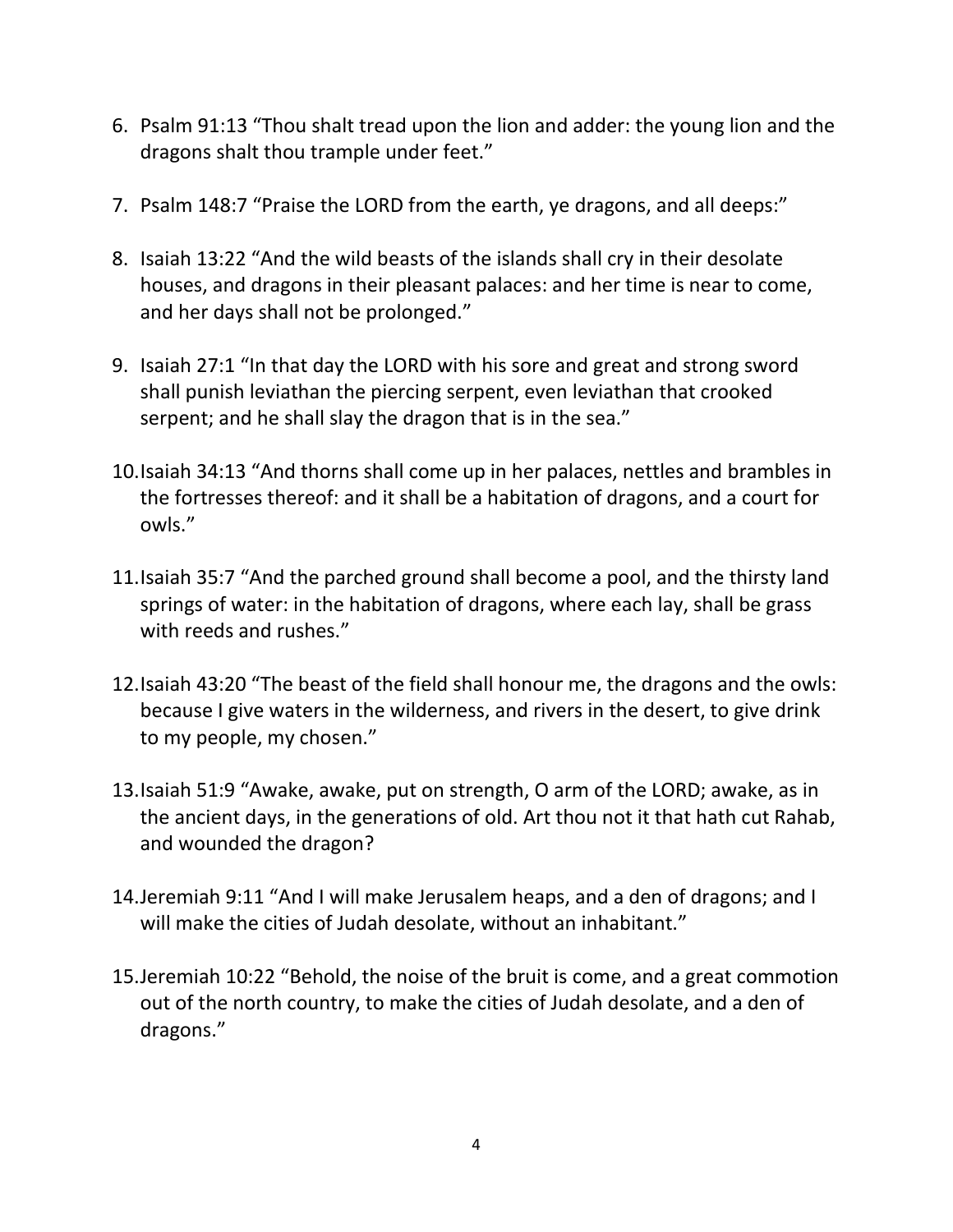- 16.Jeremiah 14:6 "they snuffed up the wind like dragons; their eyes did fail, because there was no grass."
- 17.Jeremiah 49:33 "And Hazor shall be a dwelling for dragons, and a desolation forever: there shall no man abide there, nor any son of man dwell in it."
- 18.Jeremiah 51:34 "Nebuchadnezzar the king of Babylon hath devoured me, he hath crushed me, he hath made me an empty vessel, he hath swallowed me up like a dragon, he hath filled his belly with my delicates, he hath cast me out."
- 19.Jeremiah 51:37 "And Babylon shall become heaps, a dwelling place for dragons, an astonishment, and n hissing, without an inhabitant."
- 20.Ezekiel 29:3 "Speak, and say, Thus saith the Lord GOD; Behold, I am against thee, Pharaoh king of Egypt, the great dragon that lieth in the midst of his rivers, which hath said, My river is mine own, and I have made it for myself."
- 21.Micah 1:8 "Therefore I will wail and howl, I will go stripped and naked: I will make a wailing like the dragons, and mourning as the owls."
- 22.Malachi 1:3 "And I hated Esau, and laid his mountains and his heritage waste for the dragons of the wilderness."

Source of Scripture quotations: [www.Biblegateway.com](http://www.biblegateway.com/)

## **Job 40: 15-19 (NIV)**

"Look at the Behemoth, which I made along with you and which feeds on grass like an ox. What strength he has in his loins, what power in the muscles of his belly! His tail sways like a cedar; the sinews of his thighs are close-knit. His bones are tubes of bronze, his limbs like rods of iron. He ranks first among the works of God, yet his Maker can approach him with his sword."